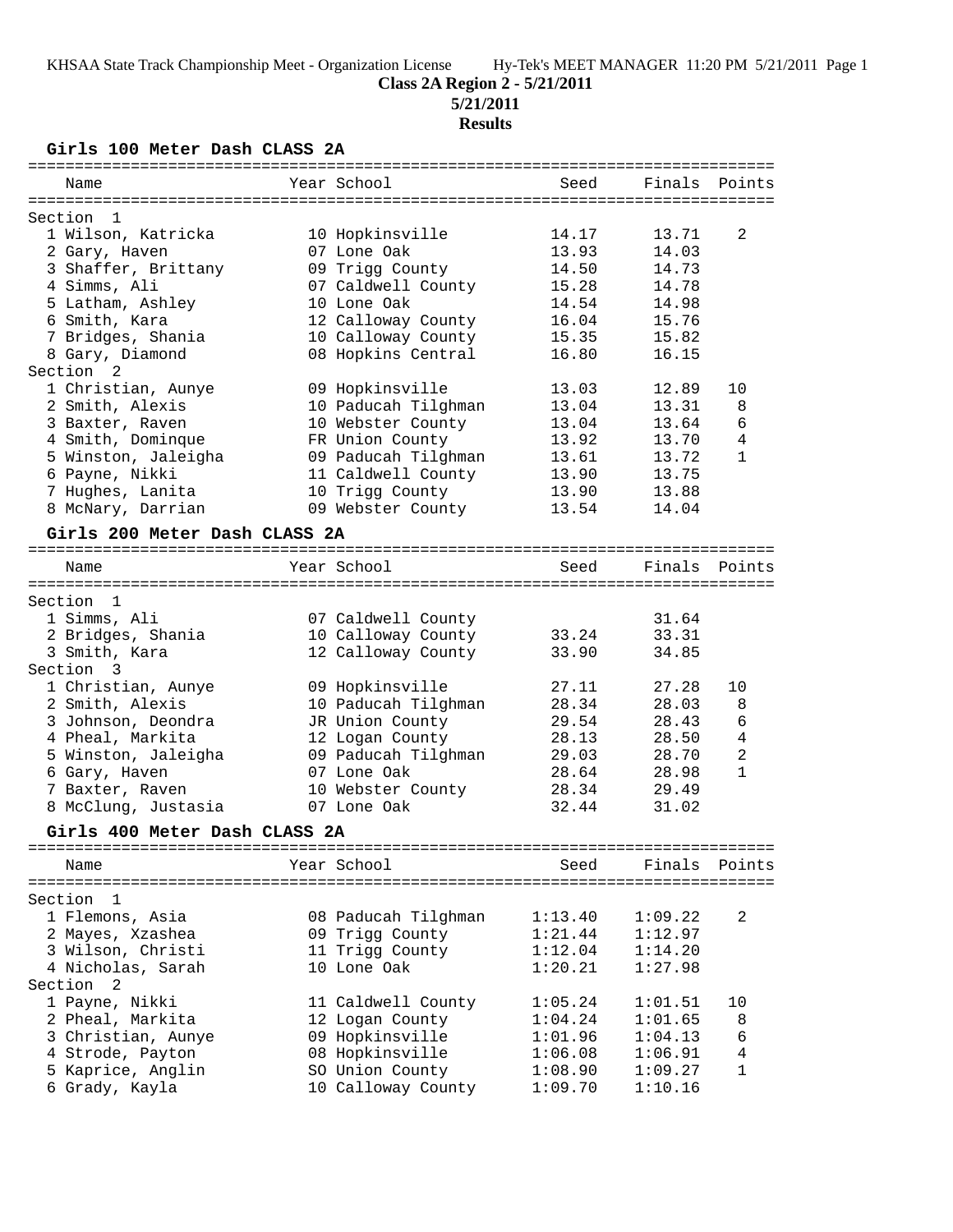**Class 2A Region 2 - 5/21/2011**

**5/21/2011**

| Girls 400 Meter Dash CLASS 2A    |                     |          |          |                |
|----------------------------------|---------------------|----------|----------|----------------|
| 7 Schmit, Britta                 | 10 Paducah Tilghman | 1:11.74  | 1:13.22  |                |
| 8 Brasher, Christa               | 11 Hopkins Central  | 1:27.71  | 1:28.37  |                |
| Girls 800 Meter Run CLASS 2A     |                     |          |          |                |
|                                  |                     |          |          |                |
| Name                             | Year School         | Seed     | Finals   | Points         |
| Section<br>1                     |                     |          |          |                |
| 1 Grant, Aleja                   | 08 Paducah Tilghman | 2:30.78  | 2:29.01  | 10             |
| 2 Stewart, Josie                 | 12 Hopkinsville     | 2:34.70  | 2:30.62  | 8              |
| 3 Smith, Chandler                | 11 Paducah Tilghman | 2:40.73  | 2:41.21  | 6              |
| 4 Soldo, Christy                 | 11 Hopkinsville     | 2:40.72  | 2:46.42  | 4              |
| 5 Tetrev, Jordan                 | 10 Calloway County  | 2:41.50  | 2:48.85  | $\overline{2}$ |
| 6 Daniel, Allie                  | 10 Calloway County  | 2:41.70  | 2:49.69  | $\mathbf{1}$   |
| 7 Collins, Samantha              | 11 Logan County     | 3:03.21  | 2:49.83  |                |
| 8 Harper, Brittany               | 10 Logan County     | 3:03.03  | 2:56.62  |                |
| Girls 1600 Meter Run CLASS 2A    |                     |          |          |                |
|                                  |                     |          |          |                |
| Name                             | Year School         | Seed     | Finals   | Points         |
| 1 Grant, Aleja                   | 08 Paducah Tilghman | 5:30.40  | 5:39.52  | 10             |
| 2 Grewelle, Courtney             | 09 Lone Oak         | 5:59.24  | 5:58.73  | 8              |
| 3 Smith, Chandler                | 11 Paducah Tilghman | 6:07.35  | 6:07.61  | 6              |
| 4 Soldo, Christy                 | 11 Hopkinsville     | 6:19.80  | 6:11.62  | 4              |
| 5 Belt, Morgan                   | SO Union County     | 6:04.50  | 6:12.51  | $\overline{2}$ |
| 6 Eastwood, Lauren               | 07 Calloway County  | 6:08.00  | 6:13.58  | $\mathbf{1}$   |
| 7 Gray, Kelsey                   | 12 Calloway County  | 6:15.00  | 6:42.65  |                |
| 8 Brosman, Anessa                | JR Union County     | 6:34.60  | 7:13.48  |                |
| Girls 3200 Meter Run CLASS 2A    |                     |          |          |                |
|                                  |                     |          |          |                |
| Name                             | Year School         | Seed     |          | Finals Points  |
| 1 Grant, Aleja                   | 08 Paducah Tilghman | 12:28.68 | 13:04.70 | 10             |
| 2 Belt, Morgan                   | SO Union County     | 13:18.96 | 13:42.99 | 8              |
| 3 Collins, Samantha              | 11 Logan County     | 13:36.90 | 14:13.65 | 6              |
| 4 Jones, Erin                    | 11 Paducah Tilghman | 13:43.85 | 14:20.33 | $\overline{4}$ |
| 5 Baker, Ashley                  | 11 Hopkinsville     | 14:08.28 | 14:39.27 | $\overline{2}$ |
| 6 Brosman, Anessa                | JR Union County     | 14:44.73 | 15:01.79 | $\mathbf{1}$   |
| 7 Pinson, Caroline               | 08 Hopkinsville     | 14:30.95 | 16:18.66 |                |
| Girls 100 Meter Hurdles CLASS 2A |                     |          |          |                |
|                                  |                     |          |          |                |
| Name                             | Year School         | Seed     |          | Finals Points  |
| 1 Burcham, Aubree                | 11 Trigg County     | 22.44    | 21.51    | 2              |
| 2 Getz, Anna                     | 11 Caldwell County  | 21.92    | 21.63    | $\mathbf{1}$   |
| 3 Tulcau, Gulce                  | 11 Caldwell County  | 24.03    | 24.76    |                |
| Section<br>-2                    |                     |          |          |                |
| 1 Chrisman, Emily                | 12 Calloway County  | 16.45    | 16.24    | 10             |
| 2 Snyder, Hannah                 | 11 Hopkinsville     | 19.41    | 18.60    | 8              |
| 3 Acree, Diasia                  | 10 Trigg County     | 20.59    | 19.91    | 6              |
| 4 McCallister, Jody              | JR Union County     | 21.80    | 21.09    | 4              |
| 5 Harper, Brittany               | 10 Logan County     | 21.73    | 22.79    |                |
|                                  |                     |          |          |                |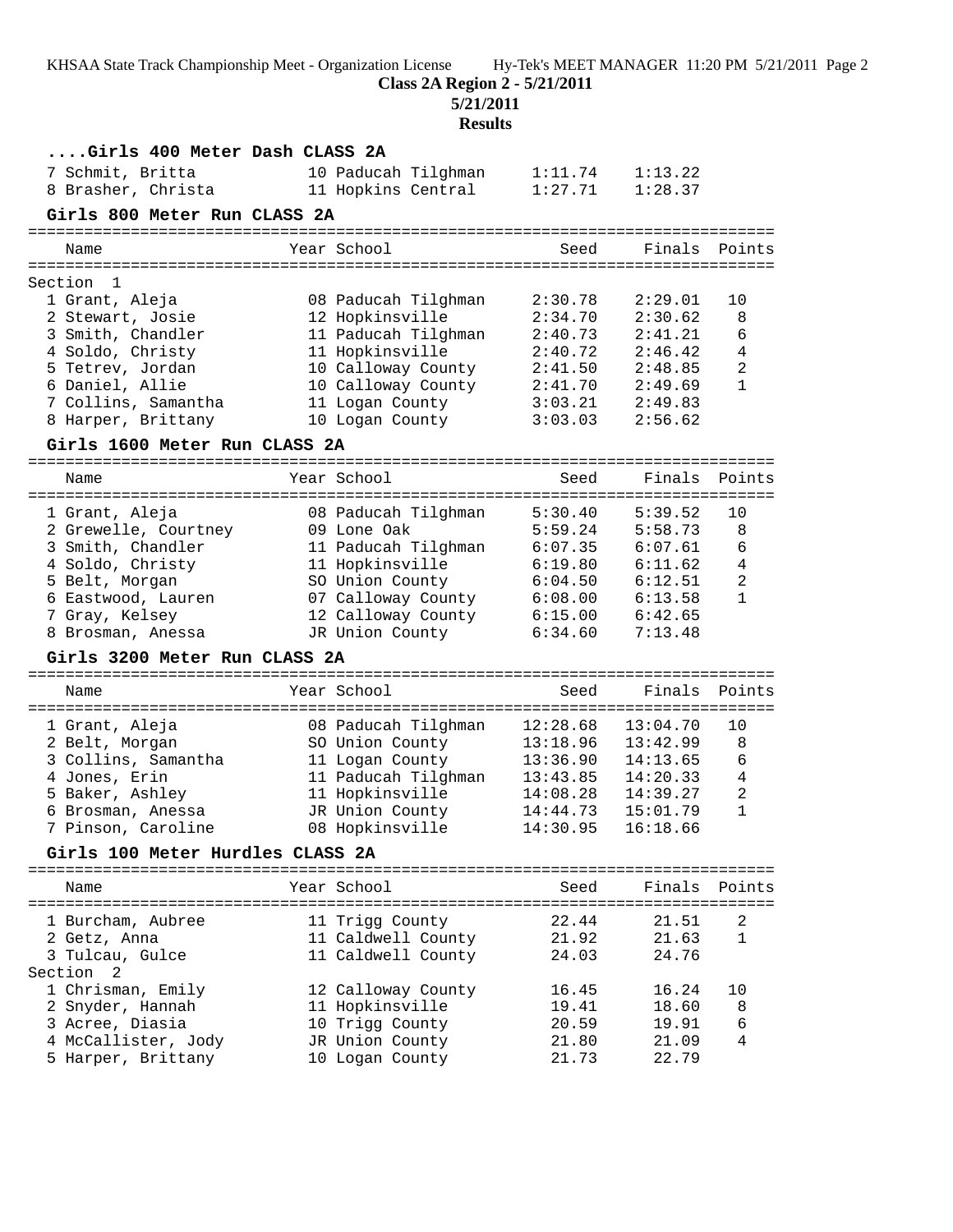**Class 2A Region 2 - 5/21/2011**

### **5/21/2011**

| Girls 100 Meter Hurdles CLASS 2A            |                                                        |                                   |                    |                  |                  |
|---------------------------------------------|--------------------------------------------------------|-----------------------------------|--------------------|------------------|------------------|
| -- Hopkins, Elaina                          | 10 Logan County                                        | 19.55                             | DQ                 |                  | Hurdle Violation |
| Girls 300 Meter Hurdles CLASS 2A            |                                                        |                                   |                    |                  |                  |
| Year School<br>Name                         |                                                        | Seed                              |                    | Finals Points    |                  |
| Section 1                                   |                                                        |                                   |                    |                  |                  |
| 1 Chrisman, Emily                           | 12 Calloway County                                     | 51.20                             | 51.09              | 10               |                  |
| 2 Hopkins, Elaina                           | 10 Logan County                                        | 53.70                             | 52.89              | 8                |                  |
| 3 Snyder, Hannah                            | 11 Hopkinsville                                        | 55.57                             | 55.48              | 6                |                  |
| 4 Latham, Ashley<br>10 Lone Oak             |                                                        |                                   | 56.82              | 4                |                  |
| 5 Marthrel, Cassandra                       | 10 Paducah Tilghman 1:02.21<br>11 Trigg County 1:07.84 |                                   | 1:02.17            | 2<br>$\mathbf 1$ |                  |
| 6 Bingham, Kameo<br>7 Wallace, Sarah        | 11 Paducah Tilghman 1:05.93                            |                                   | 1:03.59<br>1:05.45 |                  |                  |
| 8 Barnett, Hannah                           | 09 Trigg County 1:17.21                                |                                   | 1:15.08            |                  |                  |
| Girls 4x100 Meter Relay CLASS 2A            |                                                        |                                   |                    |                  |                  |
|                                             |                                                        |                                   |                    |                  |                  |
| School                                      |                                                        | Seed                              |                    | Finals Points    |                  |
| 1 Paducah Tilghman                          |                                                        | 52.72                             | 52.31              | 10               |                  |
| 1) Winston, Jaleigha 09                     |                                                        | 2) Allen-Woods, Keyonna 09        |                    |                  |                  |
| 3) Bruce, Tierra 10                         | 4) Smith, Alexis 10                                    |                                   |                    |                  |                  |
| 5) Cunningham, Aalyiha 10                   | 6) Flemons, Asia 08                                    |                                   |                    |                  |                  |
| 7) Marthrel, Cassandra 10<br>2 Union County |                                                        | 8) Galbreath, Ronecia 10<br>54.43 | 53.84              | 8                |                  |
| 1) Johnson, Deondra JR                      | 2) Smith, Dominque FR                                  |                                   |                    |                  |                  |
| 3) Mason, Brandy FR                         | 4) Kaprice, Anglin SO                                  |                                   |                    |                  |                  |
| 3 Hopkinsville                              |                                                        | 53.83                             | 54.38              | 6                |                  |
| 1) Wilson, Katricka 10                      | 2) Snyder, Hannah 11                                   |                                   |                    |                  |                  |
| 3) Strode, Payton 08                        | 4) Majors, Jakiera 09                                  |                                   |                    |                  |                  |
| 5) Lewis, Shadericka 11                     |                                                        | 6) McKenzie, Alexia 10            |                    |                  |                  |
| 7) Rosado, Stephanie 09                     | 8)                                                     |                                   |                    |                  |                  |
| 4 Trigg County                              |                                                        | 56.06                             | 55.73              | 4                |                  |
| 1) Woodall, Jordan 09                       | 2) Hughes, Lanita 10                                   |                                   |                    |                  |                  |
| 3) Martin, KK 09                            |                                                        | 4) Shaffer, Brittany 09           |                    |                  |                  |
| 5) Wilson, Christi 11                       | 6) Barnes, Valerie 11                                  |                                   |                    |                  |                  |
| 5 Lone Oak                                  |                                                        | 57.54                             | 57.21              | 2                |                  |
| 1) Latham, Ashley 10<br>3) Gary, Haven 07   | 4) Hannah, Amber 09                                    | 2) McClung, Justasia 07           |                    |                  |                  |
| 6 Caldwell County                           |                                                        | 59.70                             | 59.93              |                  |                  |
| 1) Harris, Laneshea 09                      | 2) Getz, Anna 11                                       |                                   |                    |                  |                  |
| 3) Simms, Ali 07                            |                                                        | 4) Chambliss, Alyssa 07           |                    |                  |                  |
| 5) Reese, Abby 07                           | 6)                                                     |                                   |                    |                  |                  |
| -- Webster County                           |                                                        | 50.04                             | DQ                 |                  | Zone Violation   |
| 1) Baxter, Raven 10                         | 2) Herrera, Mariah 09                                  |                                   |                    |                  |                  |
| 3) McNary, Darrian 09                       | 4) Ross, Brooke 11                                     |                                   |                    |                  |                  |
| 5) Parker, LaShay 09                        |                                                        | 6) House, Christina 08            |                    |                  |                  |
| Girls 4x200 Meter Relay CLASS 2A            |                                                        |                                   |                    |                  |                  |
| School                                      |                                                        | Seed                              |                    | Finals Points    |                  |
| 1 Hopkinsville                              |                                                        | 1:53.17                           | 1:53.01            | 10               |                  |
| 1) Majors, Jakiera 09                       | 2) Snyder, Hannah 11                                   |                                   |                    |                  |                  |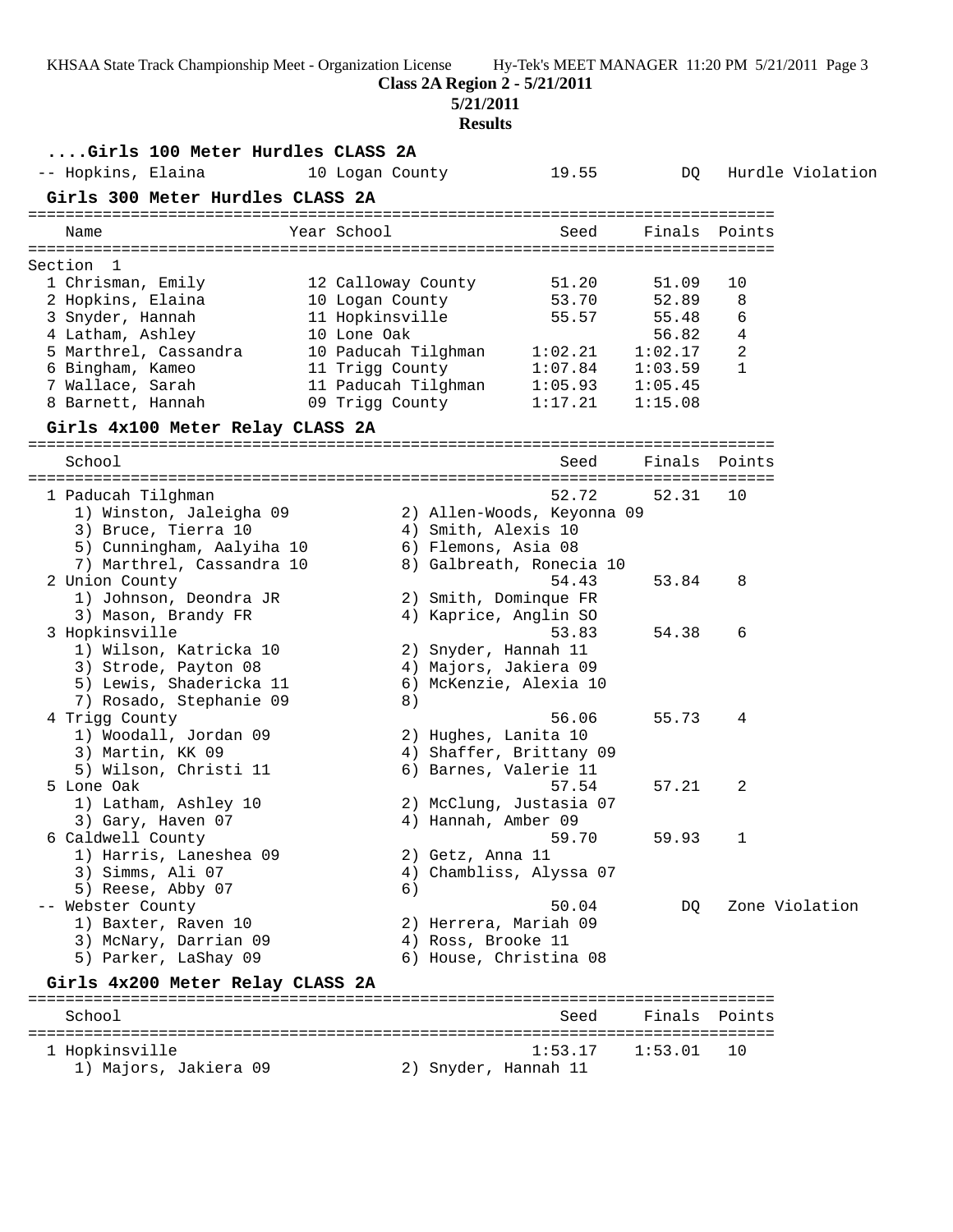**Class 2A Region 2 - 5/21/2011**

### **5/21/2011**

### **Results**

# **....Girls 4x200 Meter Relay CLASS 2A**

| 3) Wilson, Katricka 10<br>5) McKenzie, Alexia 10<br>7) Rosado, Stephanie 09 | 8) | 4) Strode, Payton 08<br>6) Lewis, Shadericka 11 |         |                |
|-----------------------------------------------------------------------------|----|-------------------------------------------------|---------|----------------|
| 2 Union County                                                              |    | 1:56.21                                         | 1:53.06 | 8              |
| 1) Johnson, Deondra JR                                                      |    | 2) Mason, Brandy FR                             |         |                |
| 3) Smith, Dominque FR                                                       |    | 4) Kaprice, Anglin SO                           |         |                |
| 5) Belt, Morgan SO                                                          |    | 6) Brosman, Anessa JR                           |         |                |
| 7) McCallister, Jody JR                                                     | 8) |                                                 |         |                |
| 3 Logan County                                                              |    | 1:55.40                                         | 1:54.76 | 6              |
| 1) Covington, Jessica 10                                                    |    | 2) Markham, Kelsey 10                           |         |                |
| 3) Oates, Taylor 10                                                         |    | 4) Pheal, Markita 12                            |         |                |
| 5) Thompson, Leah 10                                                        |    | 6) Hopkins, Elaina 10                           |         |                |
| 4 Webster County                                                            |    | 1:56.60                                         | 1:57.39 | 4              |
| 1) Baxter, Raven 10                                                         |    | 2) Ross, Brooke 11                              |         |                |
| 3) McNary, Darrian 09                                                       |    | 4) Herrera, Mariah 09                           |         |                |
| 5) House, Christina 08                                                      |    | 6) Parker, LaShay 09                            |         |                |
| 5 Trigg County                                                              |    | 2:00.06                                         | 2:00.01 | 2              |
| 1) Martin, KK 09                                                            |    | 2) Woodall, Jordan 09                           |         |                |
| 3) Shaffer, Brittany 09                                                     |    | 4) Barnes, Valerie 11                           |         |                |
| 5) Mayes, Xzashea 09                                                        |    | 6) Hughes, Lanita 10                            |         |                |
| 7) Wilson, Christi 11                                                       | 8) |                                                 |         |                |
| 6 Lone Oak                                                                  |    | 2:02.43                                         | 2:05.20 | $\mathbf{1}$   |
| 1) Perry, Emily 07                                                          |    | 2) Gary, Haven 07                               |         |                |
| 3) McClung, Justasia 07                                                     |    | 4) Hannah, Amber 09                             |         |                |
| -- Paducah Tilghman                                                         |    | 1:50.44                                         | DO      | Zone Violation |
| 1) Winston, Jaleigha 09                                                     |    | 2) Allen-Woods, Keyonna 09                      |         |                |
| 3) Bruce, Tierra 10                                                         |    | 4) Smith, Alexis 10                             |         |                |
| 5) Cunningham, Aalyiha 10                                                   |    | 6) Flemons, Asia 08                             |         |                |
| 7) Marthrel, Cassandra 10                                                   |    | 8) Galbreath, Ronecia 10                        |         |                |
| -- Caldwell County                                                          |    | 2:21.28                                         | DO.     | Zone Violation |
| 1) Harris, Laneshea 09                                                      |    | 2) Kinsolving, Julie 07                         |         |                |
| 3) Reese, Abby 07                                                           |    | 4) Getz, Anna 11                                |         |                |

### **Girls 4x400 Meter Relay CLASS 2A**

| School                                                                                                 |          | Seed                                                                                       | Finals Points |    |
|--------------------------------------------------------------------------------------------------------|----------|--------------------------------------------------------------------------------------------|---------------|----|
| 1 Hopkinsville<br>1) Christian, Aunye 09                                                               |          | $4:24.23$ $4:21.42$<br>2) Majors, Jakiera 09                                               |               | 10 |
| 3) Noel, Caroline 08<br>5) Talbert, Rebekah 10                                                         |          | 4) Strode, Payton 08<br>6) Stewart, Josie 12                                               |               |    |
| 2 Logan County<br>1) Hopkins, Elaina 10<br>3) Oates, Taylor 10<br>5) Thompson, Leah 10                 |          | 4:37.40<br>2) Markham, Kelsey 10<br>4) Pheal, Markita 12<br>6) Covington, Jessica 10       | 4:33.05       | 8  |
| 7) Harper, Brittany 10<br>3 Paducah Tilghman                                                           | 8)       | $4:55.64$ $4:41.86$                                                                        |               | 6  |
| 1) Galbreath, Ronecia 10<br>3) Smith, Chandler 11<br>5) Schmit, Britta 10<br>7) Cunningham, Aalyiha 10 | 4)       | 2) Shannon, Andee 12<br>Flemons, Asia 08<br>6) Bruce, Tierra 10<br>8) Itiavkase, Ngodoo 11 |               |    |
| 4 Trigg County<br>1) Byers, Lynease 11<br>3) Wilson, Christi 11<br>5) Acree, Diasia 10                 | 4)<br>6) | 5:00.00<br>2) Hughes, Lanita 10<br>Mayes, Xzashea 09<br>Martin, KK 09                      | 4:43.46       | 4  |
|                                                                                                        |          |                                                                                            |               |    |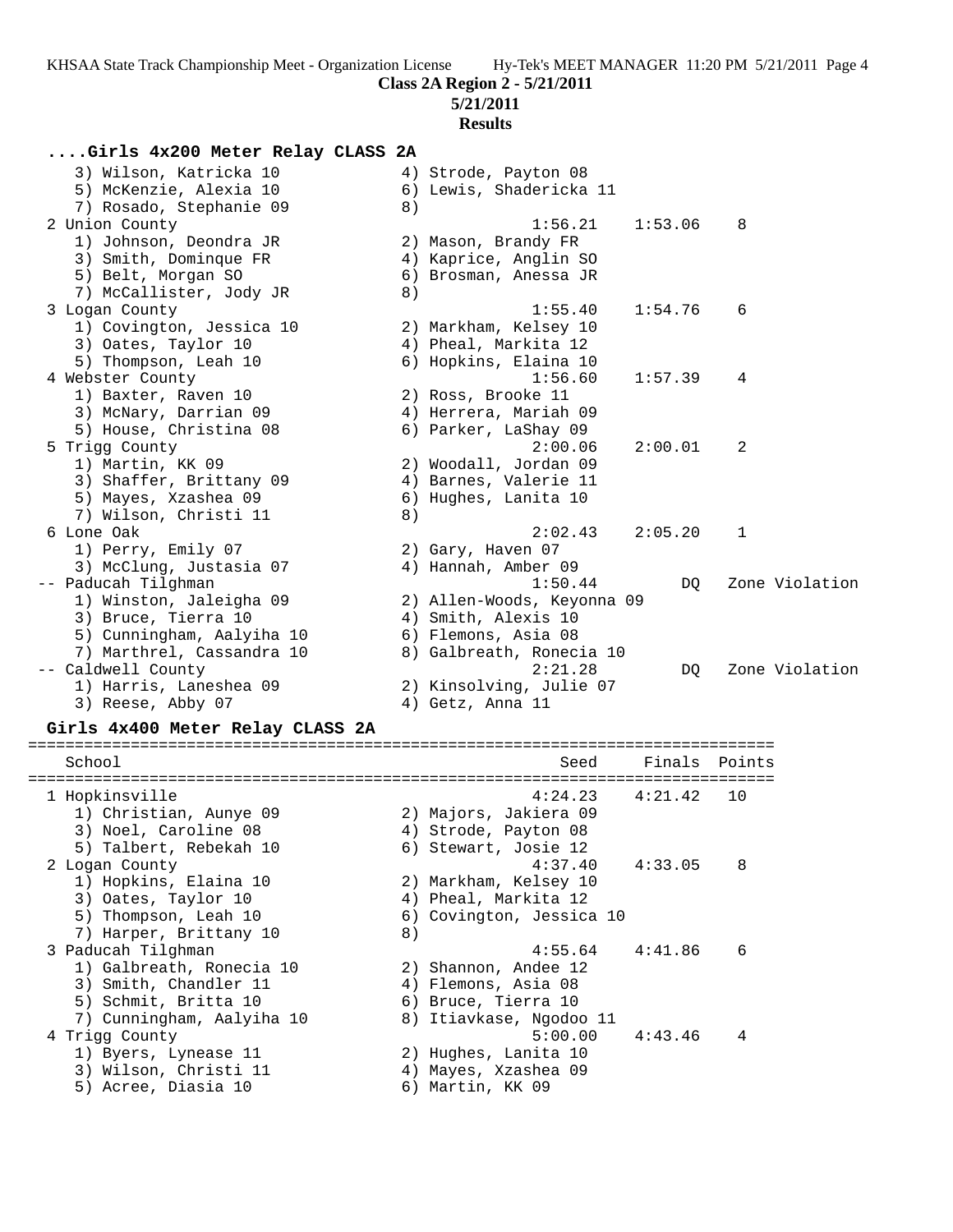**Class 2A Region 2 - 5/21/2011**

# **5/21/2011**

| Girls 4x400 Meter Relay CLASS 2A<br>5 Lone Oak<br>1) Hannah, Amber 09<br>3) Nicholas, Sarah 10<br>Girls 4x800 Meter Relay CLASS 2A                                                   |                                                                  | 2) Perry, Emily 07                                                                     | 5:06.90<br>4) Grewelle, Courtney 09                                               | 5:26.96                                                              | 2                                      |
|--------------------------------------------------------------------------------------------------------------------------------------------------------------------------------------|------------------------------------------------------------------|----------------------------------------------------------------------------------------|-----------------------------------------------------------------------------------|----------------------------------------------------------------------|----------------------------------------|
| School                                                                                                                                                                               |                                                                  |                                                                                        | Seed                                                                              | Finals                                                               | Points                                 |
| 1 Calloway County<br>1) Gray, Kelsey 12<br>3) Tetrev, Jordan 10<br>5) Eastwood, Lauren 07                                                                                            |                                                                  | 2) Daniel, Allie 10<br>6)                                                              | 10:50.50<br>4) Green, Delissa 08                                                  | 10:36.44                                                             | 10                                     |
| 2 Hopkinsville<br>1) Talbert, Rebekah 10<br>3) Stewart, Josie 12<br>5) Dempsey, Jewels 7                                                                                             |                                                                  |                                                                                        | 10:55.00<br>2) Soldo, Christy 11<br>4) Noel, Caroline 08<br>6) Fuller, Rachel 09  | 10:39.00                                                             | 8                                      |
| 3 Paducah Tilghman<br>1) Grant, Aleja 08<br>3) Jones, Erin 11<br>5) Flemons, Asia 08                                                                                                 |                                                                  |                                                                                        | 11:07.40<br>2) Smith, Chandler 11<br>4) Shannon, Andee 12<br>6) Schmit, Britta 10 | 10:48.86                                                             | 6                                      |
| 4 Trigg County<br>1) Mayes, Xzashea 09<br>3) Wilson, Christi 11<br>5) Acree, Diasia 10<br>7) Martin, KK 09<br>Boys 100 Meter Dash CLASS 2A                                           |                                                                  | 8)                                                                                     | 12:52.32<br>2) Byers, Lynease 11<br>4) Bingham, Kameo 11<br>6) Barnett, Hannah 09 | 12:08.96                                                             | 4                                      |
| Name                                                                                                                                                                                 | Year School                                                      |                                                                                        | Seed                                                                              | Finals                                                               | Points                                 |
| 1 Cole, Clint<br>2 Elliot, Bryson<br>3 Thurston, Cody                                                                                                                                | 10 Logan County<br>12 Logan County                               | 09 Calloway County                                                                     | 12.44<br>12.04<br>12.64                                                           | 12.42<br>12.42<br>12.56                                              |                                        |
| Section<br>-2<br>1 Harris, Silaf<br>2 Brown, Javon<br>3 Brown, Rashad<br>4 Garnett, Darius<br>5 Kendrick, Terrence<br>6 Owen, Bronson<br>7 Matsapola, Mmuso<br>8 Wetherington, Blake | 10 Union County<br>09 Hopkinsville<br>08 Lone Oak<br>12 Lone Oak | 12 Caldwell County<br>12 Paducah Tilghman<br>10 Paducah Tilghman<br>10 Calloway County | 11.12<br>11.37<br>11.10<br>11.30<br>11.78<br>11.54<br>12.03<br>11.94              | 11.19<br>11.24<br>11.26<br>11.36<br>11.53<br>11.55<br>11.89<br>12.39 | 10<br>8<br>6<br>4<br>2<br>$\mathbf{1}$ |
| Boys 200 Meter Dash CLASS 2A                                                                                                                                                         |                                                                  |                                                                                        |                                                                                   |                                                                      |                                        |
| Name                                                                                                                                                                                 | Year School                                                      |                                                                                        | Seed                                                                              | Finals                                                               | Points                                 |
| Section 1<br>1 Foster, Jarrell<br>2 Wrye, Jake<br>3 Thurmond, Eric<br>4 Cole, Clint<br>5 Hall, Keenan<br>6 Brown, Marshall<br>Section 2                                              | 09 Union County<br>10 Logan County<br>10 Trigg County            | 11 Calloway County<br>12 Calloway County<br>10 Webster County                          | 24.40<br>24.64<br>24.74<br>25.33                                                  | 24.20<br>25.27<br>25.32<br>25.51<br>26.03<br>26.45                   |                                        |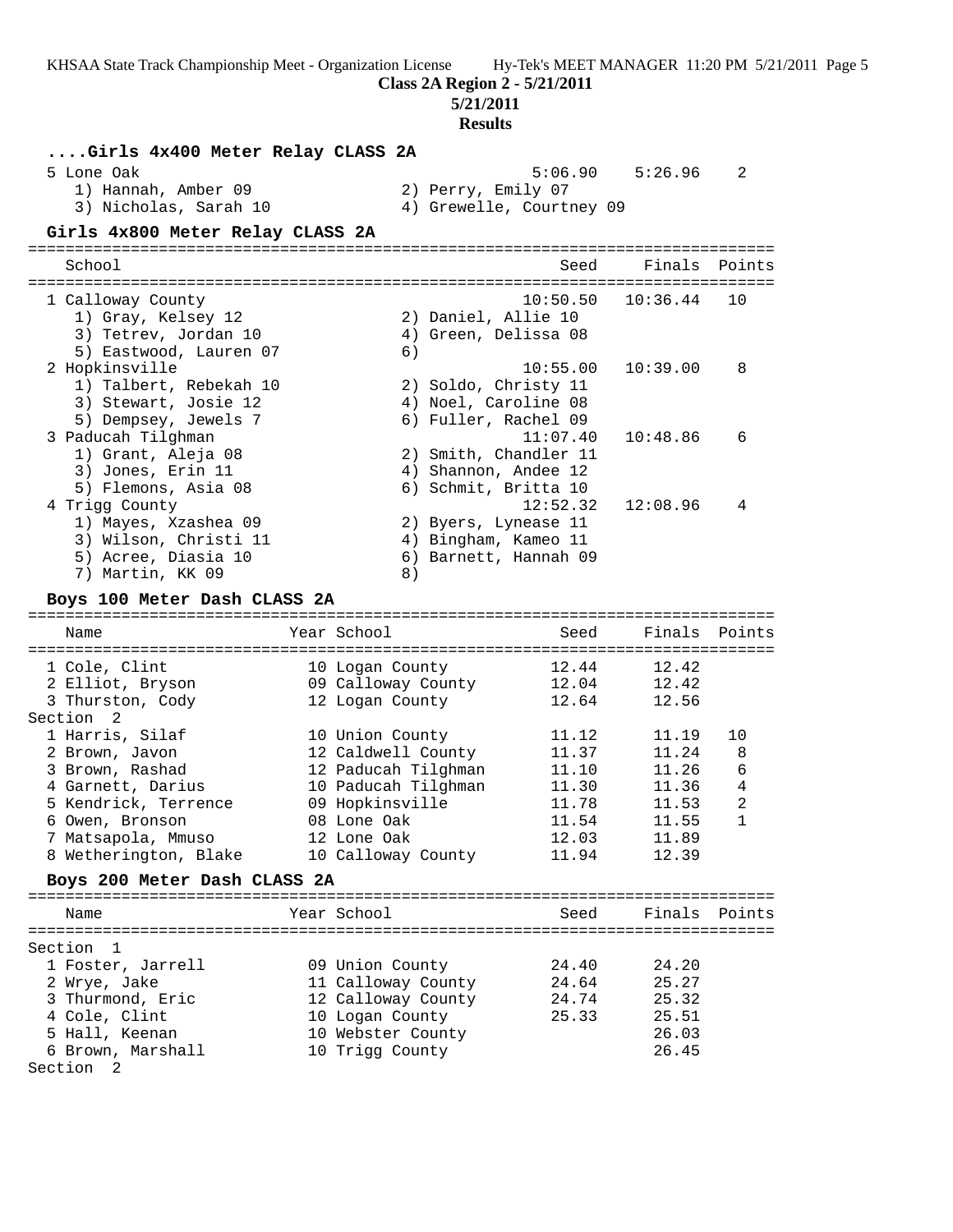**Class 2A Region 2 - 5/21/2011**

**5/21/2011**

| Boys 200 Meter Dash CLASS 2A          |                                       |                    |                    |                |
|---------------------------------------|---------------------------------------|--------------------|--------------------|----------------|
| 1 Brown, Javon                        | 12 Caldwell County                    | 22.74              | 22.96              | 10             |
| 2 Brown, Rashad                       | 12 Paducah Tilghman                   | 22.90              | 23.03              | 8              |
| 3 Harris, Silaf                       | 10 Union County                       | 22.90              | 23.33              | 6              |
| 4 Garnett, Darius                     | 10 Paducah Tilghman                   | 23.10              | 23.45              | $\overline{4}$ |
| 5 Collier, Avrey                      | 11 Logan County                       | 24.04              | 23.76              | $\sqrt{2}$     |
| 6 Kendrick, Terrence                  | 09 Hopkinsville                       | 24.17              | 23.80              | 1              |
| 7 Owen, Bronson                       | 08 Lone Oak                           | 24.03              | 23.96              |                |
| 8 Smith, Cornelius                    | 10 Hopkinsville                       | 23.96              | 25.26              |                |
| Boys 400 Meter Dash CLASS 2A          |                                       |                    |                    |                |
| Name                                  | Year School                           | Seed               | Finals Points      |                |
| Section 1                             |                                       |                    |                    |                |
| 1 Hall, Keenan                        | 10 Webster County                     | 1:06.84            | 57.47              |                |
| 2 Ezell, Brett                        | 09 Lone Oak                           | 59.84              | 1:01.46            |                |
| 3 Graves, Will                        | 11 Lone Oak                           |                    | 1:03.20            |                |
| 4 Ware, Roddrick                      | 10 Trigg County                       | 1:05.72            | 1:05.24            |                |
| Section 2                             |                                       |                    |                    |                |
| 1 Grubbs, Laguan                      | 12 Paducah Tilghman                   | 50.90              | 50.76              | 10             |
| 2 Spencer, Colton                     | 10 Logan County                       | 52.14              | 51.49              | 8              |
| 3 Thompson, Arjon                     | 10 Paducah Tilghman                   | 52.50              | 51.77              | 6              |
| 4 Smith, Cornelius                    | 10 Hopkinsville                       | 52.70              | 52.04              | $\overline{4}$ |
| 5 Cole, Frankie                       | 12 Union County                       | 53.92              | 52.89              | $\overline{c}$ |
| 6 Jordan, Chad                        | 12 Hopkinsville                       | 54.89              | 55.02              | $\mathbf{1}$   |
| 7 Vazquez, Karlo                      | 12 Calloway County                    | 59.70              | 56.95              |                |
| 8 Wetherington, Blake                 | 10 Calloway County                    | 57.44              | 57.08              |                |
|                                       |                                       |                    |                    |                |
| Boys 800 Meter Run CLASS 2A           |                                       |                    |                    |                |
|                                       |                                       |                    |                    |                |
| Name                                  | Year School                           | Seed               | Finals             | Points         |
|                                       |                                       |                    |                    |                |
| Section<br>1                          |                                       |                    |                    | 10             |
| 1 Northcutt, James                    | 12 Hopkinsville                       | 2:02.74<br>2:02.86 | 2:00.54<br>2:01.31 | 8              |
| 2 Rogers, Barrett                     | 11 Logan County                       |                    | 2:05.22            | 6              |
| 3 Harben, James                       | 11 Paducah Tilghman                   | 2:08.00            | 2:05.29            | 4              |
| 4 Pea, Bishlom                        | 11 Paducah Tilghman                   | 2:08.15<br>2:10.88 | 2:06.92            | 2              |
| 5 Baker, Juanshae                     | 12 Webster County                     |                    |                    | $\mathbf{1}$   |
| 6 Thurman, Ryan<br>7 Soldo, Jerome    | 12 Calloway County                    | 2:07.00<br>2:13.86 | 2:07.83<br>2:12.92 |                |
|                                       | 11 Hopkinsville                       |                    |                    |                |
| 8 Douglas, Derrick                    | 12 Webster County                     | 2:09.40            | 2:15.21            |                |
| 9 Winkler, Eric                       | 09 Calloway County                    | 2:14.00            | 2:18.40            |                |
| 10 Burnette, Seth                     | 11 Union County<br>11 Lone Oak        | 2:18.93<br>2:20.46 | 2:18.46            |                |
| 11 McNail, Robert<br>12 Cleek, Damian | 10 Union County                       | 2:26.03            | 2:18.79<br>2:33.09 |                |
| Boys 1600 Meter Run CLASS 2A          |                                       |                    |                    |                |
|                                       |                                       |                    |                    |                |
| Name                                  | Year School                           | Seed               | Finals             | Points         |
|                                       |                                       |                    |                    |                |
| 1 Ashby, Jon                          | 11 Webster County                     | 4:35.44            | 4:35.78            | 10             |
| 2 Head, Sye                           | 10 Logan County                       | 4:46.45            | 4:40.49            | 8              |
| 3 Grewelle, Ricky                     | 11 Lone Oak                           | 4:51.38            | 4:44.01            | 6              |
| 4 Thurman, Ryan<br>5 Soldo, Jerome    | 12 Calloway County<br>11 Hopkinsville | 4:40.50<br>4:53.87 | 4:45.50<br>4:54.24 | 4<br>2         |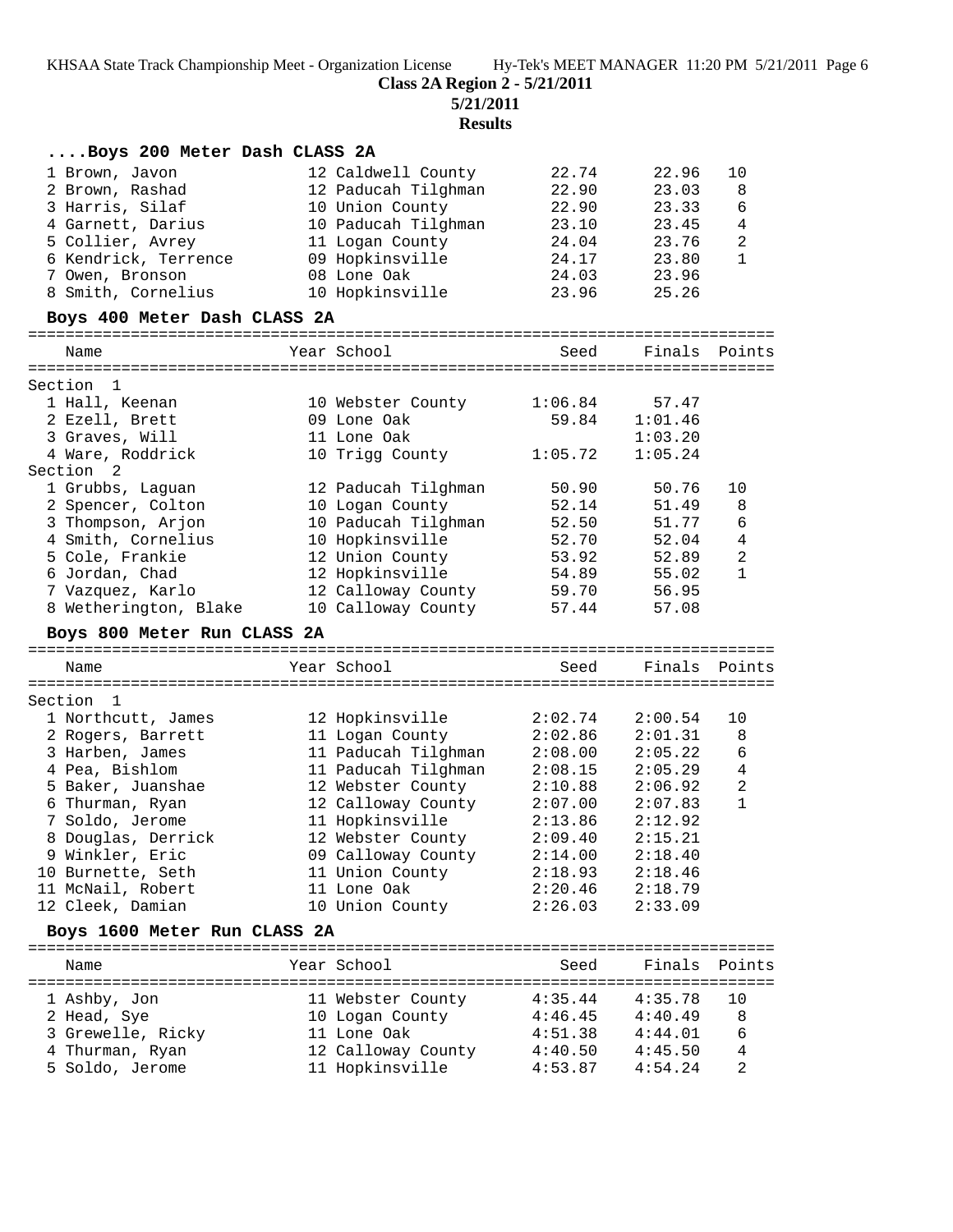**Class 2A Region 2 - 5/21/2011**

**5/21/2011**

**Results**

### **....Boys 1600 Meter Run CLASS 2A**

| 6 Longstreath, Kenny | 09 Hopkinsville     | 4:57.42 | 4:59.12 | $\overline{1}$ |
|----------------------|---------------------|---------|---------|----------------|
| 7 Winkler, Eric      | 09 Calloway County  | 4:53.30 | 5:08.36 |                |
| 8 Burnette, Seth     | 11 Union County     | 5:12.38 | 5:14.29 |                |
| 9 Childress, Austin  | 10 Hopkins Central  | 5:29.69 | 5:17.21 |                |
| 10 Duncan, Tyler     | 12 Hopkins Central  | 5:15.02 | 5:29.18 |                |
| 11 Hill, Justin      | 11 Paducah Tilghman | 5:05.00 | 5:30.95 |                |
| 12 O'Dell, Kaleb     | 09 Logan County     | 5:15.97 | 5:32.66 |                |
| 13 Striclin, Andrew  | 12 Lone Oak         | 5:34.65 | 5:35.89 |                |
| 14 Whittington, Cody | 11 Trigg County     | 5:59.18 | 5:47.54 |                |
| 15 Canter, Cory      | 11 Union County     | 5:49.47 | 5:49.19 |                |
| 16 Shannon, Mac      | 09 Paducah Tilghman | 6:10.00 | 6:40.26 |                |

#### **Boys 3200 Meter Run CLASS 2A**

================================================================================ Name Year School Seed Finals Points ================================================================================ 1 Ashby, Jon 11 Webster County 10:20.70 10:35.05 10 2 Longstreath, Kenny 09 Hopkinsville 10:56.16 11:07.22 8 3 Whitsell, Iszack 09 Webster County 11:08.10 11:15.18 6 4 Thomas, Noah 10 Logan County 11:11.56 11:34.77 4 5 Grewelle, Ricky 11 Lone Oak 11:03.91 11:46.10 2 6 Warmack, Dylan 09 Calloway County 11:34.50 12:35.02 1 7 Striclin, Andrew 12 Lone Oak 12:40.13 13:03.40 8 Shockley, Jonathan 10 Union County 12:47.00 13:37.84 -- Head, Sye 10 Logan County 10:44.40 DNF

#### **Boys 110 Meter Hurdles CLASS 2A**

================================================================================ Name Year School Seed Finals Points ================================================================================ 1 Collier, Avrey 11 Logan County 15.75 16.33 10 2 Patterson, I'Relll 12 Hopkinsville 16.51 16.49 8 3 Morton, Lucas 12 Calloway County 18.25 17.42 6 4 Fleming, Jashaud 09 Union County 18.34 18.39 4 5 Kennada, Jamie 12 Webster County 21.34 20.21 2 6 Brown, Garrett 10 Trigg County 20.34 20.41 1 7 Woolfolk, Damaal 12 Webster County 19.84 20.96

#### **Boys 300 Meter Hurdles CLASS 2A**

================================================================================ Name Year School Seed Finals Points ================================================================================ 1 Thurston, Cody 12 Logan County 48.16 47.65 2 Putman, Clay 11 Webster County 51.34 52.26 3 Slate, Calean 11 Hopkins Central 1:02.90 1:01.35 4 Arnett, Zayne 10 Hopkins Central 1:03.40 1:04.45 Section 2 1 Crossett, Ryan 12 Hopkinsville 40.93 41.68 10 2 Carruthers, Jesse 12 Paducah Tilghman 42.00 42.51 8 3 Martin, Zach 12 Webster County 42.24 42.72 6 4 Patterson, I'Relll 12 Hopkinsville 44.97 43.27 4 5 Fleming, Jashaud 09 Union County 46.84 45.47 2 6 Morton, Lucas 12 Calloway County 46.60 45.65 1 7 Littlepage, Aaron 12 Calloway County 45.34 47.27 8 Cunningham, Romaine 10 Trigg County 47.20 49.59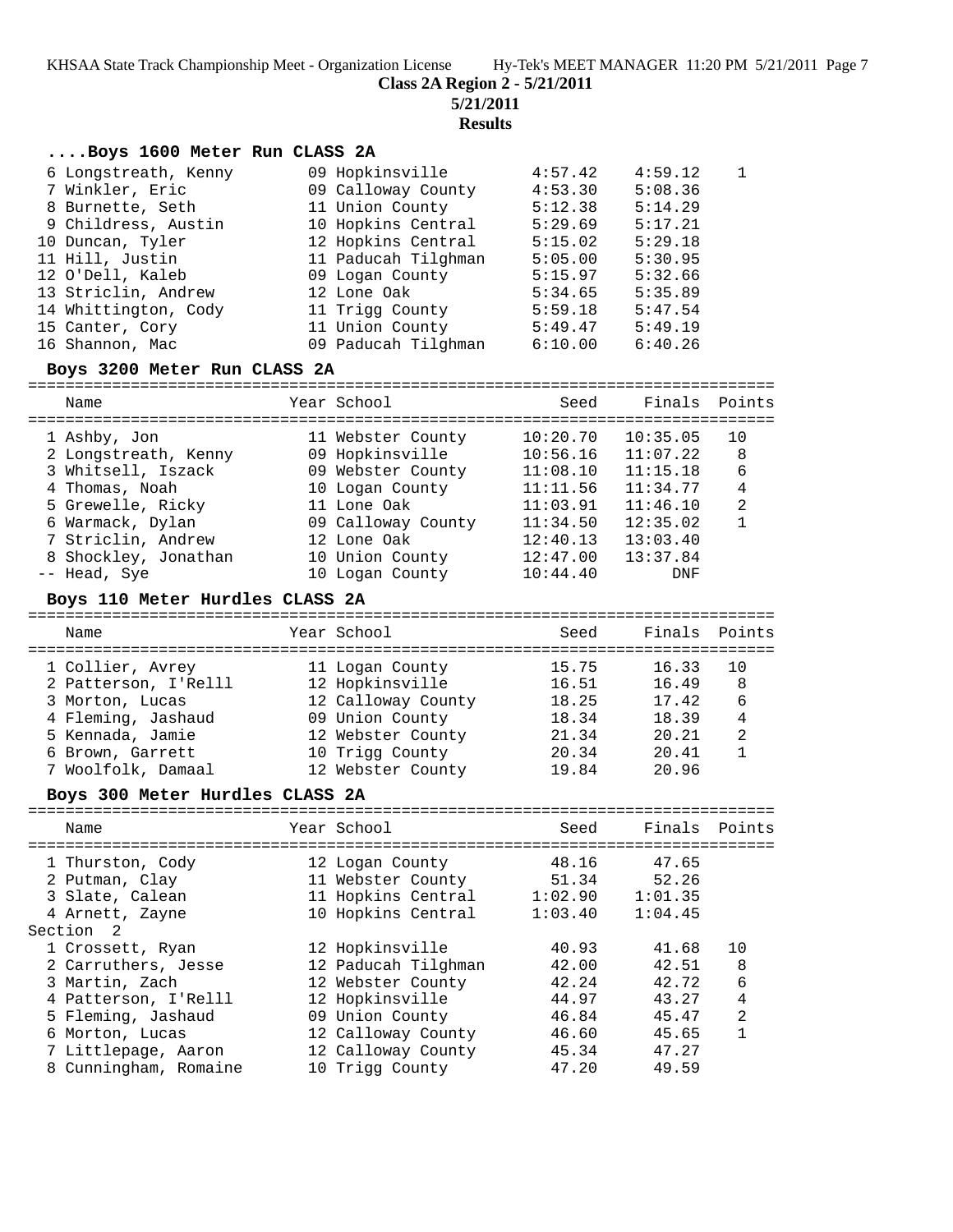# **Class 2A Region 2 - 5/21/2011**

**5/21/2011**

# **Results**

### **Boys 4x100 Meter Relay CLASS 2A**

| =====================<br>================                                         |    |                                      |         |        |
|-----------------------------------------------------------------------------------|----|--------------------------------------|---------|--------|
| School                                                                            |    | Seed                                 | Finals  | Points |
| Section<br>- 1                                                                    |    |                                      |         |        |
| 1 Paducah Tilghman                                                                |    | 43.80                                | 43.63   | 10     |
| 1) Garnett, Darius 10                                                             |    | 2) Brown, Rashad 12                  |         |        |
| 3) Harmon, JD 11                                                                  |    | 4) Washington, KJ 11                 |         |        |
| 5) Davis, Zee 12                                                                  |    | 6) Flemons, Chris 10                 |         |        |
| 7) Fitzgerald, D-Shon 12                                                          |    | 8) Frazier, Quinn 09                 |         |        |
| 2 Union County                                                                    |    | 44.87                                | 44.80   | 8      |
| 1) Foster, Davin 12                                                               |    | 2) Wempe, Conner 11                  |         |        |
| 3) Mobley, Darwin 10                                                              |    | 4) Harris, Silaf 10                  |         |        |
| 5) Cole, Frankie 12                                                               |    | 6) Fleming, Jashaud 09               |         |        |
| 7) Foster, Jarrell 09                                                             |    | 8) Wilson, Kiante 11                 |         |        |
| 3 Calloway County                                                                 |    | 46.24                                | 46.81   | 6      |
| 1) Thurmond, Eric 12                                                              |    | 2) Wrye, Jake 11                     |         |        |
| 3) Morton, Lucas 12                                                               |    | 4) Friedrich, Josh 11                |         |        |
| 5) Wetherington, Blake 10                                                         |    | 6) Elliot, Bryson 09                 |         |        |
| 4 Trigg County                                                                    |    | 47.87                                | 46.86   | 4      |
| 1) Durham, Austin 10                                                              |    | 2) Nance, Deonquez 10                |         |        |
| 3) Nance, Devonte 11                                                              |    | 4) Cunningham, Romaine 10            |         |        |
| 5) Brown, Garrett 10                                                              |    | 6) Martin, Jakelze 11                |         |        |
| 5 Webster County                                                                  |    | 46.64                                | 49.67   | 2      |
| 1) Bush, Quan 09                                                                  |    | 2) Hall, Keenan 10                   |         |        |
| 3) Kennada, Jamie 12                                                              |    | 4) Putman, Clay 11                   |         |        |
| 5) Bussell, Peyton 09                                                             |    | 6) Tapp, Trey 12                     |         |        |
| 7) Little, Hunter 12                                                              | 8) |                                      |         |        |
| 6 Logan County                                                                    |    | 51.63                                | 50.55   | 1      |
| 1) Cole, Clint 10                                                                 |    | 2) O'Dell, Kaleb 09                  |         |        |
| 3) Parsons, Spencer 09                                                            |    | 4) Stewart, Anton 12                 |         |        |
| 5) Thurston, Cody 12                                                              |    | 6) Vanderpool, Richard 09            |         |        |
|                                                                                   |    |                                      |         |        |
| Boys 4x200 Meter Relay CLASS 2A<br>===========================<br>--------------- |    | ==================================== |         |        |
| School                                                                            |    | Seed                                 | Finals  | Points |
|                                                                                   |    |                                      |         |        |
| 1 Paducah Tilghman                                                                |    | 1:31.00                              | 1:31.26 | 10     |
| 1) Johnson, Dontavion 11                                                          |    | 2) Brown, Rashad 12                  |         |        |
| 3) Davis, Zee 12                                                                  |    | 4) Washington, KJ 11                 |         |        |
| 5) Harmon, JD 11                                                                  |    | 6) Fitzgerald, D-Shon 12             |         |        |
| 7) Frazier, Quinn 09                                                              | 8) |                                      |         |        |
| 2 Union County                                                                    |    | 1:34.10                              | 1:33.23 | 8      |
| 1) Harris, Silaf 10                                                               |    | 2) Wempe, Conner 11                  |         |        |
| 3) Foster, Jarrell 09                                                             |    | 4) Cole, Frankie 12                  |         |        |
| 5) Foster, Davin 12                                                               |    | 6) Fleming, Jashaud 09               |         |        |
| 7) Wilson, Kiante 11                                                              |    | 8) Mobley, Darwin 10                 |         |        |
| 3 Hopkinsville                                                                    |    | 1:34.48                              | 1:34.05 | 6      |
| 1) Kendrick, Terrence 09                                                          |    | 2) Jordan, Chad 12                   |         |        |
| 3) Smith, Cornelius 10                                                            |    | 4) Crossett, Ryan 12                 |         |        |
| 5) Killebrew, Demaris 09                                                          |    | 6) Jordan, Chad 12                   |         |        |
| 7) Northcutt, James 12                                                            | 8) |                                      |         |        |
| 4 Logan County                                                                    |    | 1:35.43                              | 1:34.14 | 4      |
| 1) Collier, Avrey 11                                                              |    | 2) Pheal, Maurice 12                 |         |        |
| 3) Rogers, Barrett 11                                                             |    | 4) Spencer, Colton 10                |         |        |
| 5) O'Dell, Kaleb 09                                                               |    | 6) Parsons, Spencer 09               |         |        |
| 7) Thurston, Cody 12                                                              | 8) |                                      |         |        |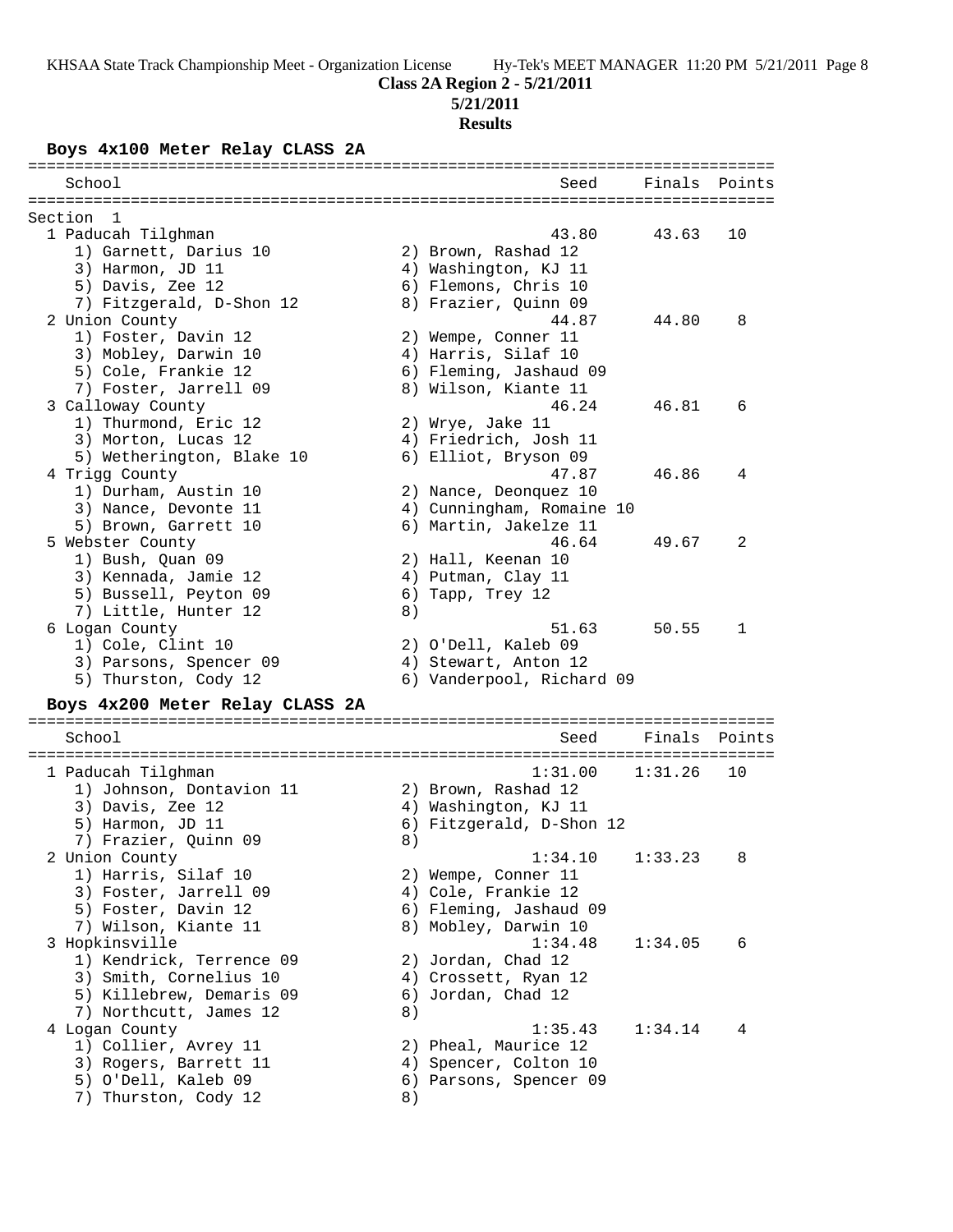**Class 2A Region 2 - 5/21/2011**

### **5/21/2011**

#### **Results**

### **....Boys 4x200 Meter Relay CLASS 2A**

| 5 Trigg County             | 1:37.56                | 1:38.59 | $\overline{2}$ |
|----------------------------|------------------------|---------|----------------|
| 1) Cunningham, Romaine 10  | 2) Nance, Deonquez 10  |         |                |
| 3) Nance, Devonte 11       | 4) Martin, Jakelze 11  |         |                |
| 5) Acree, Chris 10         | 6) Durham, Austin 10   |         |                |
| 7) Brown, Garrett 10       | 8)                     |         |                |
| 6 Webster County           | $1:41.60$ $1:40.43$    |         | $\mathbf{1}$   |
| 1) Baker, Juanshae 12      | 2) Douglas, Derrick 12 |         |                |
| 3) Martin, Zach 12         | 4) Tapp, Trey 12       |         |                |
| 5) Bush, Ouan 09           | 6) Hall, Keenan 10     |         |                |
| 7 Calloway County          | $1:39.50$ $1:40.68$    |         |                |
| 1) Thurmond, Eric 12       | 2) Wrye, Jake 11       |         |                |
| 3) Morton, Lucas 12        | 4) Friedrich, Josh 11  |         |                |
| 5) Wetherington, Blake 10  | 6) Elliot, Bryson 09   |         |                |
| 8 Lone Oak                 |                        | 1:42.20 |                |
| 1) Ellermann, Alex 10      | 2) Perry, Zach 10      |         |                |
| 3) Seitzinger, Jonathan 10 | 4) Chambers, Landon 08 |         |                |
| 5) Matsapola, Mmuso 12     | 6) Clark, Neal 12      |         |                |
|                            |                        |         |                |

#### **Boys 4x400 Meter Relay CLASS 2A**

================================================================================ School Seed Finals Points ================================================================================ 1 Paducah Tilghman 3:28.00 3:27.34 10 1) Grubbs, Laguan 12 2) Flemons, Chris 10 3) Thompson, Arjon 10 (4) Davis, Zee 12 5) Washington, KJ 11 6) Johnson, Dontavion 11 7) Fitzgerald, D-Shon 12 and 8) Washum, Ronald 11 2 Hopkinsville 3:35.76 3:29.01 8 1) Crossett, Ryan 12 2) Jordan, Chad 12 3) Smith, Cornelius 10 4) Northcutt, James 12 5) Patterson, I'Relll 12 6) Soldo, Jerome 11 7) Smith, Isaiah 07 8) 3 Logan County 3:38.18 3:33.45 6 1) Collier, Avrey 11 2) Pheal, Maurice 12 3) Rogers, Barrett 11 (4) Spencer, Colton 10 5) Thomas, Noah 10 6) Head, Sye 10 7) Parsons, Spencer 09 8) 4 Webster County 3:42.30 3:47.72 4 1) Baker, Juanshae 12 2) Douglas, Derrick 12 3) Little, Hunter 12 (4) Martin, Zach 12 5) Tapp, Trey 12 6) Ashby, Jon 11 5 Union County 3:48.01 3:49.62 2 1) Cole, Frankie 12 2) Burnette, Seth 11 3) Wilson, Kiante 11 4) Wempe, Conner 11 5) Williams, Antwon 12 (6) Cleek, Damian 10 7) Fleming, Jashaud 09 8) Foster, Jarrell 09 6 Calloway County 4:11.00 3:52.56 1 1) Thurman, Ryan 12 2) Vazquez, Karlo 12 3) Winkler, Eric 09 4) Wetherington, Blake 10 7 Trigg County 3:55.45 1) Cunningham, Romaine 10 2) Martin, Jakelze 11 3) Nance, Deonquez 10 (4) Brown, Garrett 10 5) Durham, Austin 10 6)